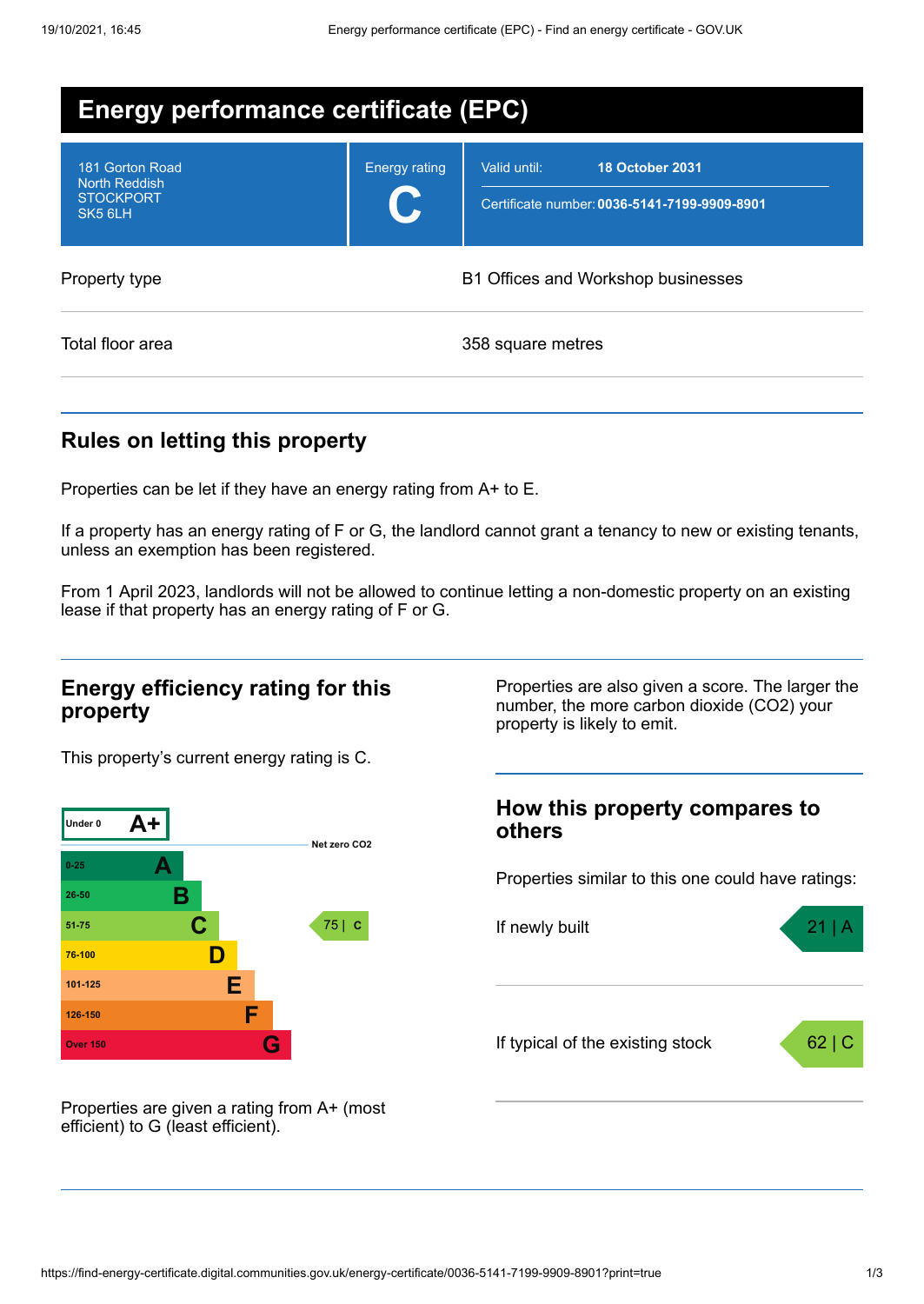# **Breakdown of this property's energy performance**

| Main heating fuel                          | <b>Natural Gas</b>                     |
|--------------------------------------------|----------------------------------------|
| <b>Building environment</b>                | <b>Heating and Natural Ventilation</b> |
| Assessment level                           | 3                                      |
| Building emission rate (kgCO2/m2 per year) | 80.86                                  |
| Primary energy use (kWh/m2 per year)       | 473                                    |
|                                            |                                        |

### **Recommendation report**

Guidance on improving the energy performance of this property can be found in the recommendation report [\(/energy-certificate/7401-6324-1479-5724-5932\)](https://find-energy-certificate.digital.communities.gov.uk/energy-certificate/7401-6324-1479-5724-5932).